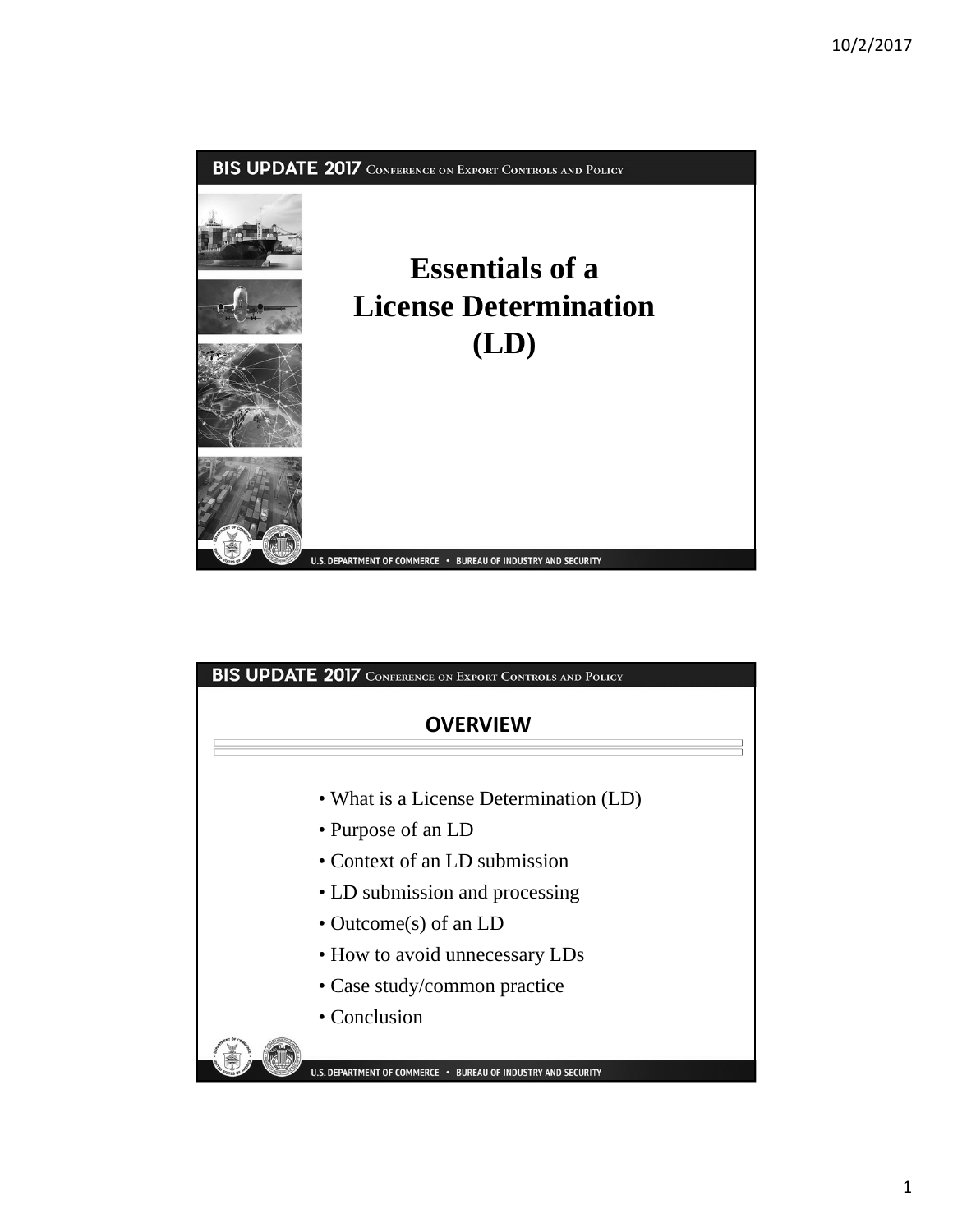## **WHAT WE KNOW**

License Determinations (LDs) are submitted:

- by U.S. Law Enforcement Agencies and Intelligence Communities [(DHS – Department of Homeland Security, ICE – Immigration and Customs Enforcement, CBP – Customs and Border Protection, FBI – Federal Bureau of Investigation, etc.)]
- to the Bureau of Industry and Security (BIS) [Export Administration (EA) and Export Enforcement (EE)] .

U.S. DEPARTMENT OF COMMERCE . BUREAU OF INDUSTRY AND SECURITY

BIS UPDATE 2017 CONFERENCE ON EXPORT CONTROLS AND POLICY

## **PURPOSE OF A LICENSE DETERMINATION**

The purpose of an LD is to have BIS determine:

(1) An item's classification on the Commerce Control List

(2) The reason(s) for control/export license requirements

(3) Possible applicable license exception(s)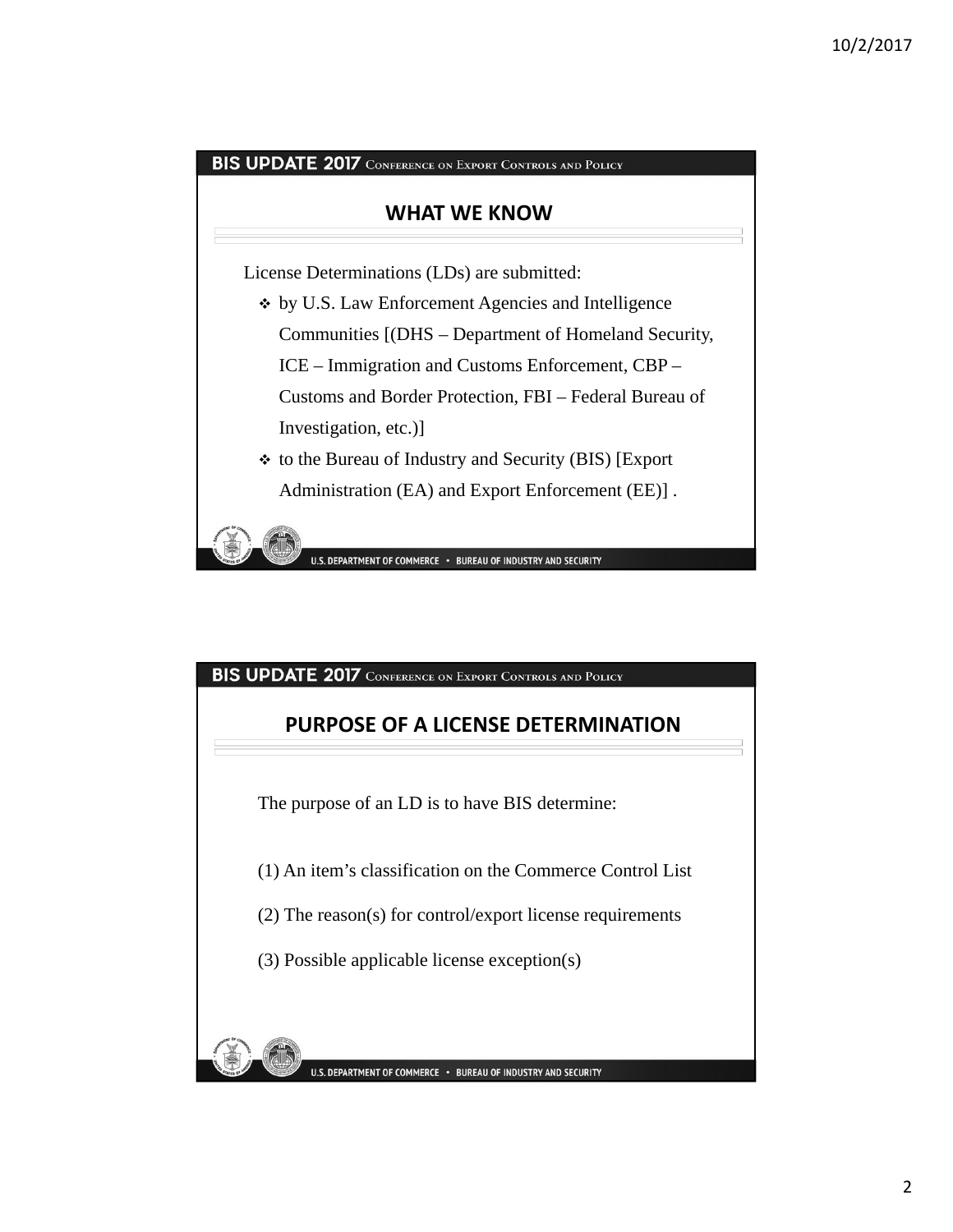

# **LICENSE DETERMINATION SUBMISSION**

LD Electronic Request Form:

Fields/rubrics should be fully completed (or as much as possible).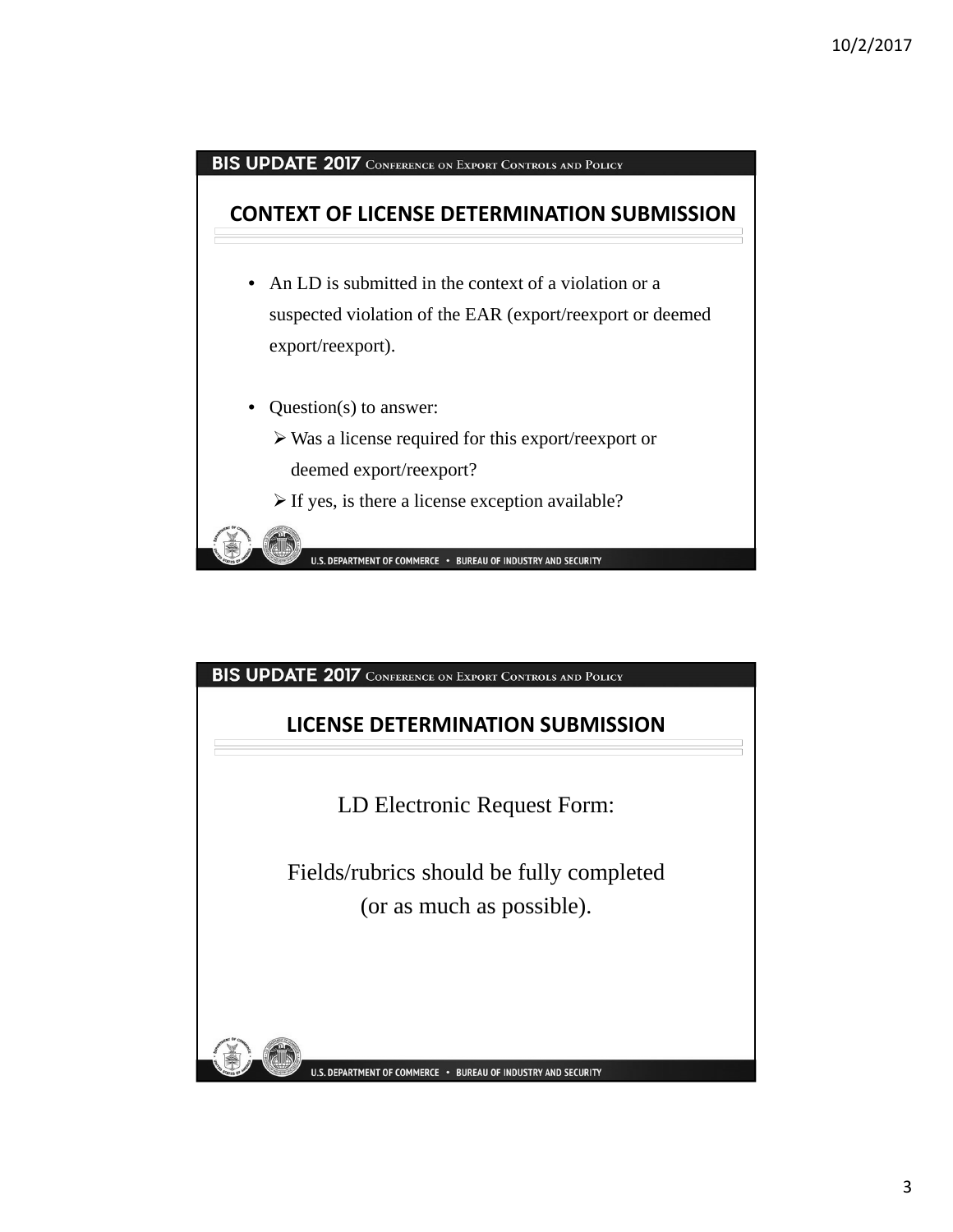

# **LICENSE DETERMINATION PROCESSING ( contd.)**

- **(1) What is it?** What the item is, for export control purposes, depends on its *classification*, if its place is on the Commerce Control List (see part 774 of the EAR).
- **(2) Where is it going?** The country of ultimate destination also determines licensing requirements (see part 738 of the EAR – Commerce Country Chart).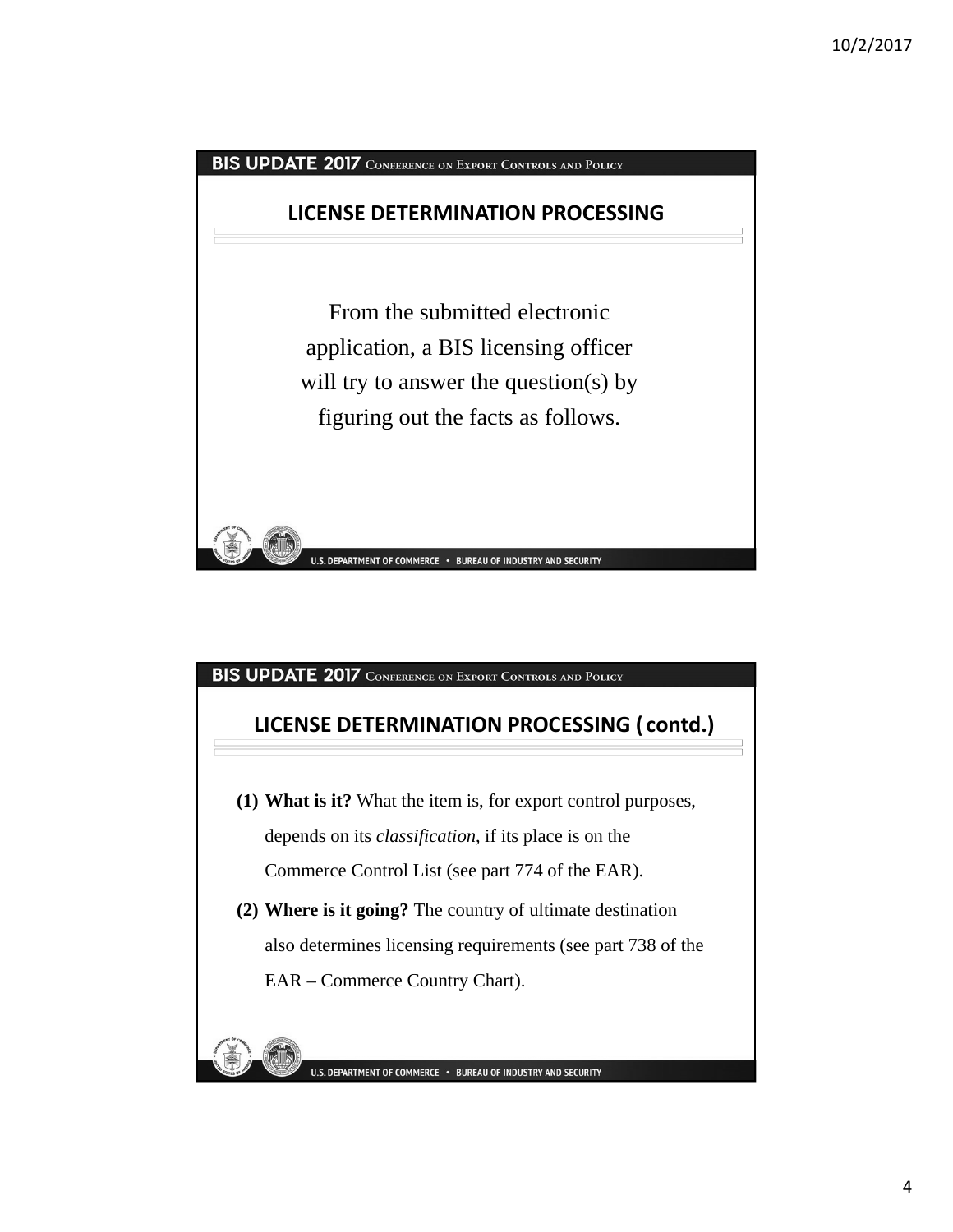## **LICENSE DETERMINATION PROCESSING ( contd.)**

**(3) Who will receive it?** The *ultimate end-user* of your item may trigger a license requirement or prohibition if listed on one of the restricted parties lists. (See part 736 of the EAR on General Prohibitions, particularly general prohibitions Four, Five, and Six; see Supplement No.4 to part 744 of the EAR – Entity List; and see Supplement No. 1 to part 764 of the EAR for references to persons with whom your transaction may not be permitted.)

U.S. DEPARTMENT OF COMMERCE . BUREAU OF INDUSTRY AND SECURITY

#### BIS UPDATE 2017 CONFERENCE ON EXPORT CONTROLS AND POLICY

## **LICENSE DETERMINATION PROCESSING ( contd.)**

**(4) What will it be used for?** The *ultimate end-use* of your item may also trigger a license requirement or prohibition: See part 736 of the EAR for General Prohibition (on certain end-uses) and part 744 of the EAR for restrictions on certain end-uses.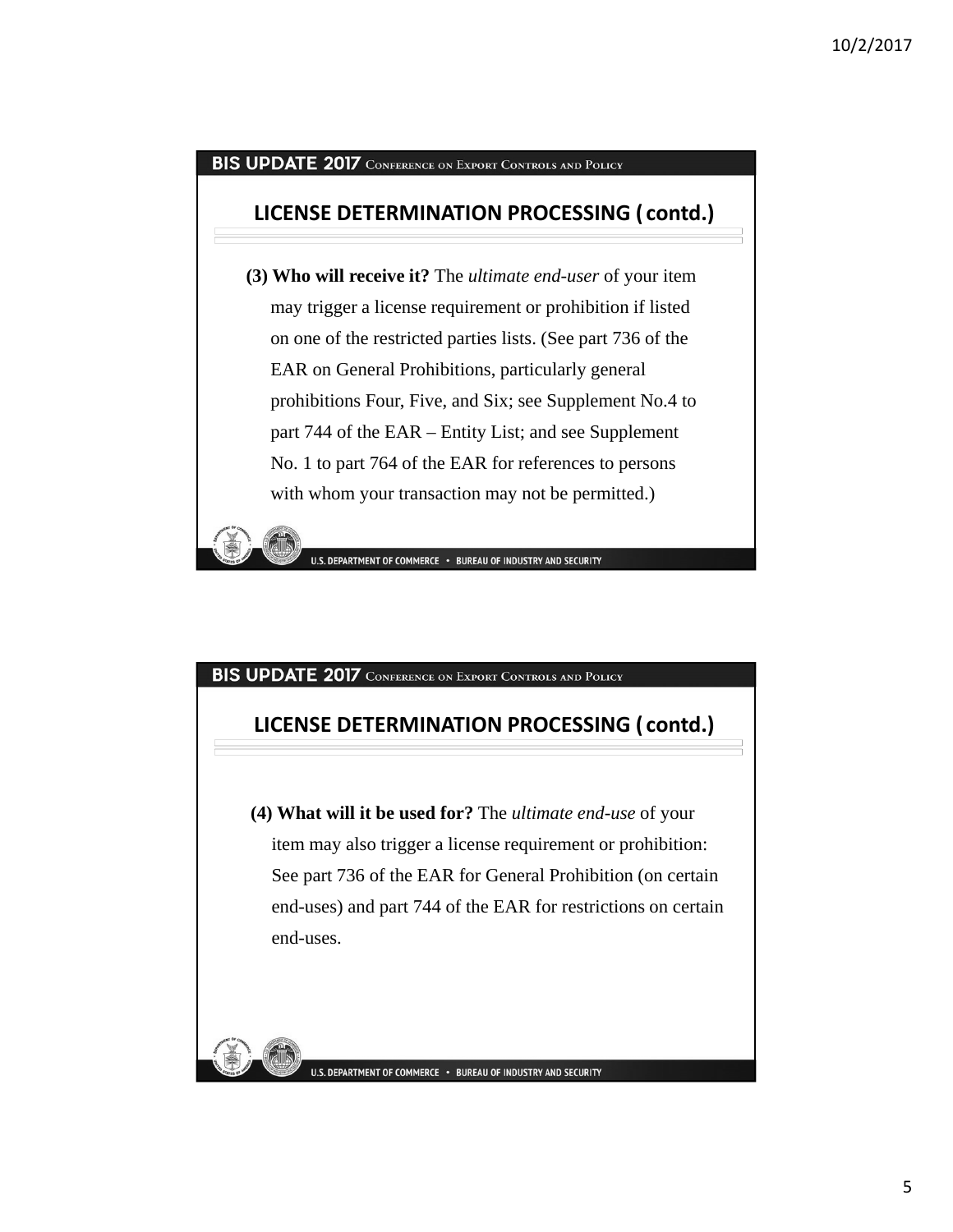# BIS UPDATE 2017 CONFERENCE ON EXPORT CONTROLS AND POLICY **LICENSE DETERMINATION PROCESSING ( contd.) (5) What else do they do?** *Conduct* such as contracting, financing, and freight forwarding in support of a proliferation project (as described in § 744.6 of the EAR) may further trigger a license requirement or prohibition. **(6) When did it happen?** The LD is considered against regulations that were in effect at the time of the export. U.S. DEPARTMENT OF COMMERCE · BUREAU OF INDUSTRY AND SECURITY

#### BIS UPDATE 2017 CONFERENCE ON EXPORT CONTROLS AND POLICY

## **REQUIRED INFORMATION**

Very important:

#### **(1) Contact information**:

\* Provide email and/or phone number that can be used to get hold of you immediately

\* Regularly check your email/phone, and respond to messages right away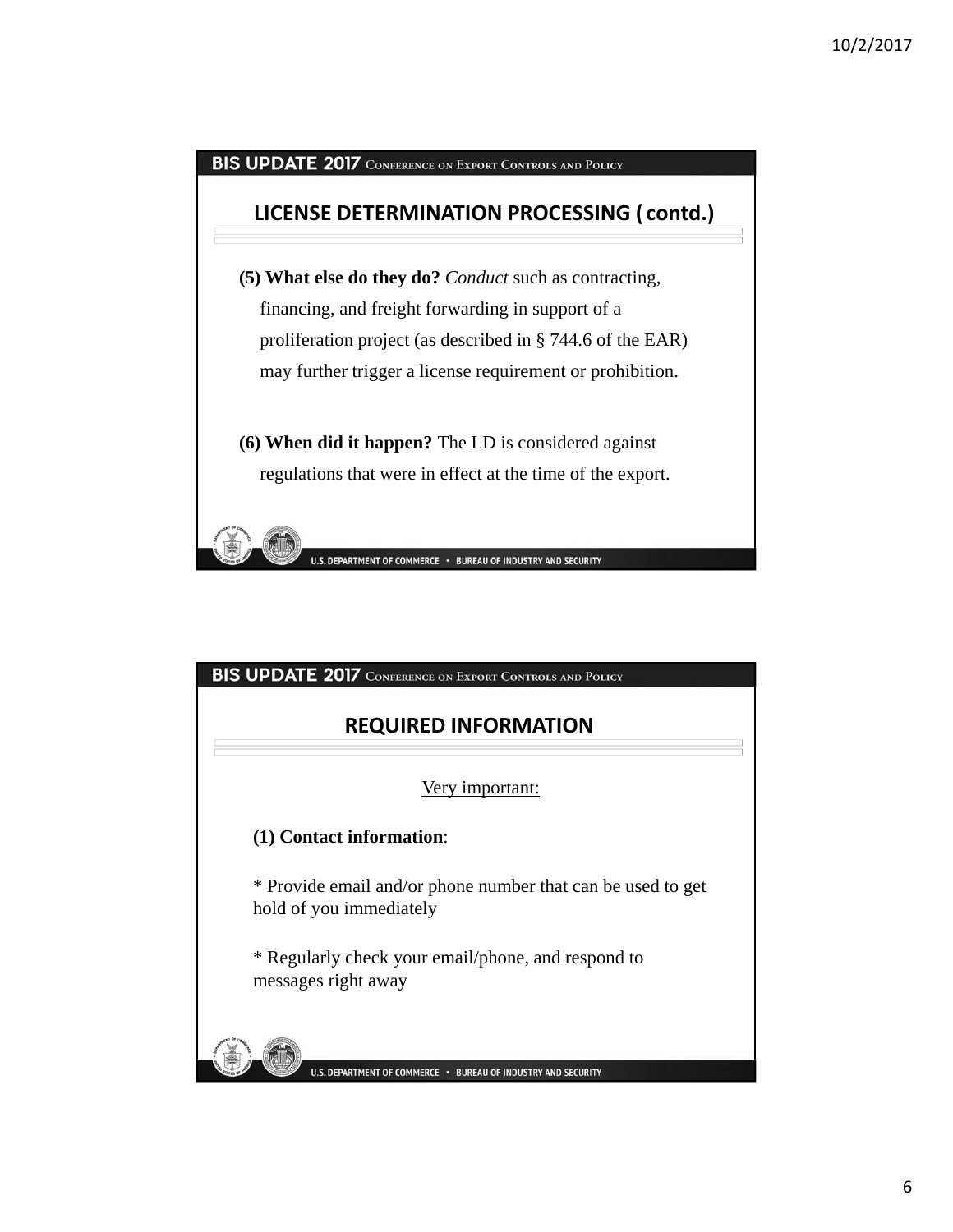## **REQUIRED INFORMATION (contd.)**

#### **(2) Item information**:

\* Product name: technical and/or commercial name (written on the product, from customer order paperwork, etc.) – no additional information necessary in this field.

\* Model number, part number, serial number: important

\* Commodity description: generally from customer order paperwork.

\* Manufacturer: important.

\* Additional information/comment: here the applicant can write as much as he/she wants/wishes about the context of the LD.

U.S. DEPARTMENT OF COMMERCE . BUREAU OF INDUSTRY AND SECURITY

BIS UPDATE 2017 CONFERENCE ON EXPORT CONTROLS AND POLICY

## **REQUIRED INFORMATION (contd.)**

**(3) Documents:** 

**\*** Attach pictures of the item, pictures that display

 $\rightarrow$  different views (side, front, rear, top, bottom, etc.)

 $\rightarrow$  writings on the item (names, numbers, etc.)

\* Attach pages of user's manual or catalogue showing item's picture and/or technical specifications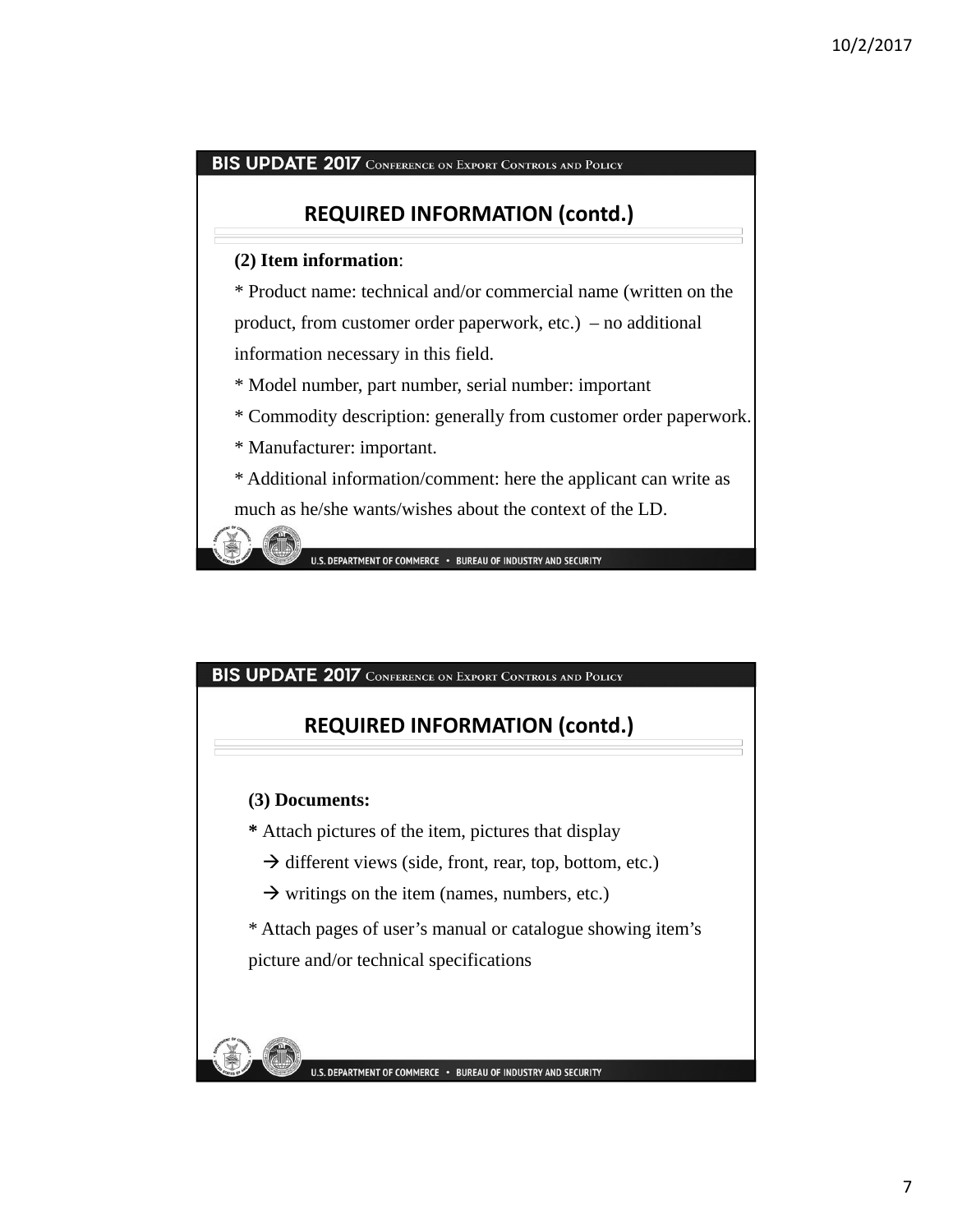

# **PROCESSING TIME FRAME**

**35 days**: from submission/date-of-receipt in BIS electronic system to final action date.

 $\rightarrow$  days 1-8: LD submitted electronically to BIS, preliminary review and technical evaluation conducted, and the LD is assigned to the appropriate Division.

 $\rightarrow$  days 9-24: the Division assigns the LD to the appropriate LO for processing (in-depth analysis, hold without action if additional information is needed).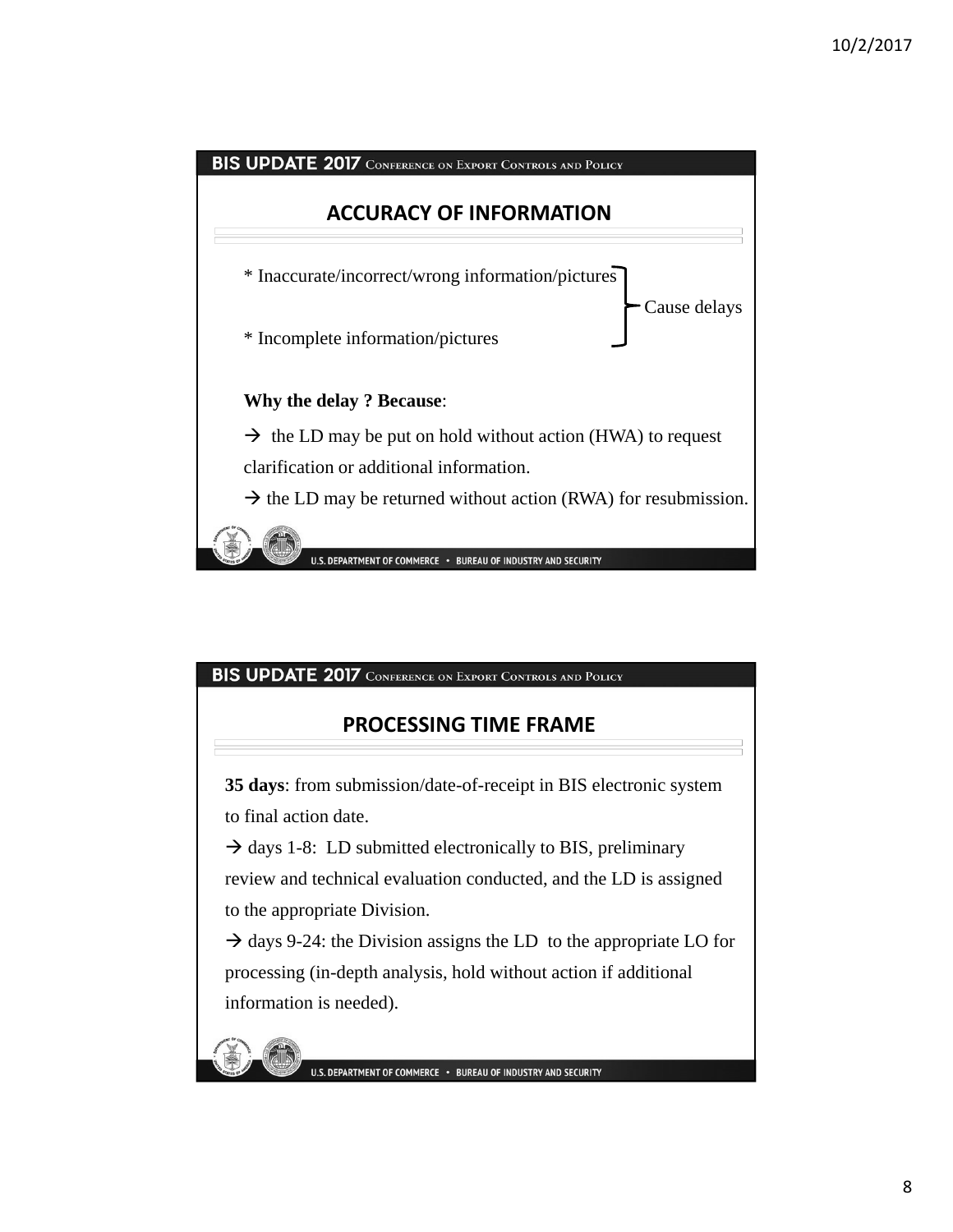## **PROCESSING TIME FRAME (contd.)**

 $\rightarrow$  days 25-35: the LO completes the LD processing (ECCN) determination, applicable list-based license exception(s), final recommendation, signing off).

#### **Notes:**

(1) Expedited or emergency LDs follow same process but time frame is shortened to the extent possible.

(2) All processed LDs are official certified LDs (no separate written certification document required).

U.S. DEPARTMENT OF COMMERCE . BUREAU OF INDUSTRY AND SECURITY

BIS UPDATE 2017 CONFERENCE ON EXPORT CONTROLS AND POLICY

## **OUTCOME OF A LICENSE DETERMINATION**

The end result of an LD is that a BIS licensing officer be able to visualize the item, identify its technical specifications, figure out the facts, and provide an accurate response to the question(s), which are….?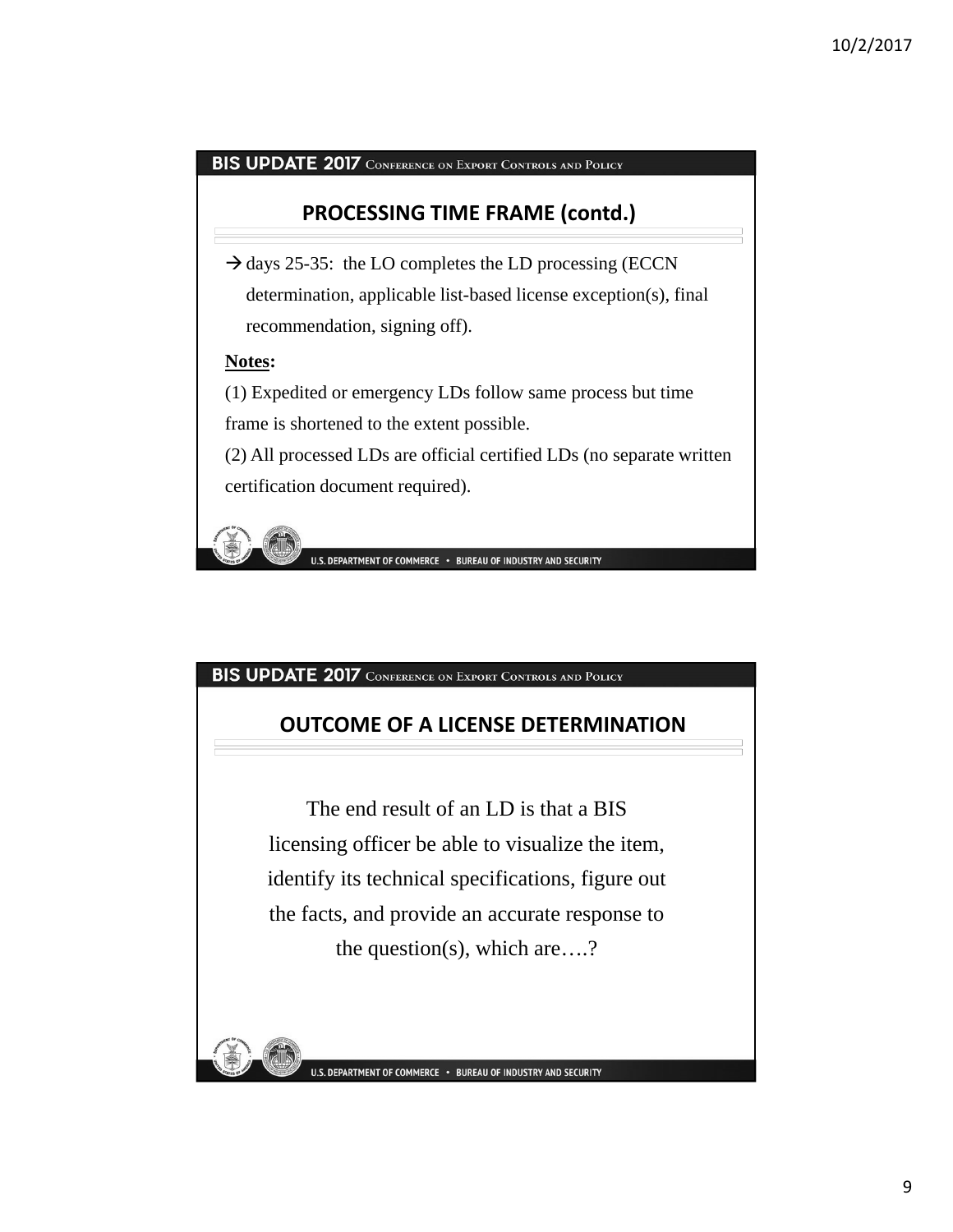

## **HOW EXPORTERS CAN AVOID UNNECESSARY LDs**

- Know your product (ECCN from manufacturer, from BIS through commodity classification request, from selfclassification).
- Know your customer [Commerce Entity List Supplement No.4 to part 744 of the EAR, and Consolidated Screening List (CSL) – http://2016.export.gov/ecr/eg\_main\_023148.asp ].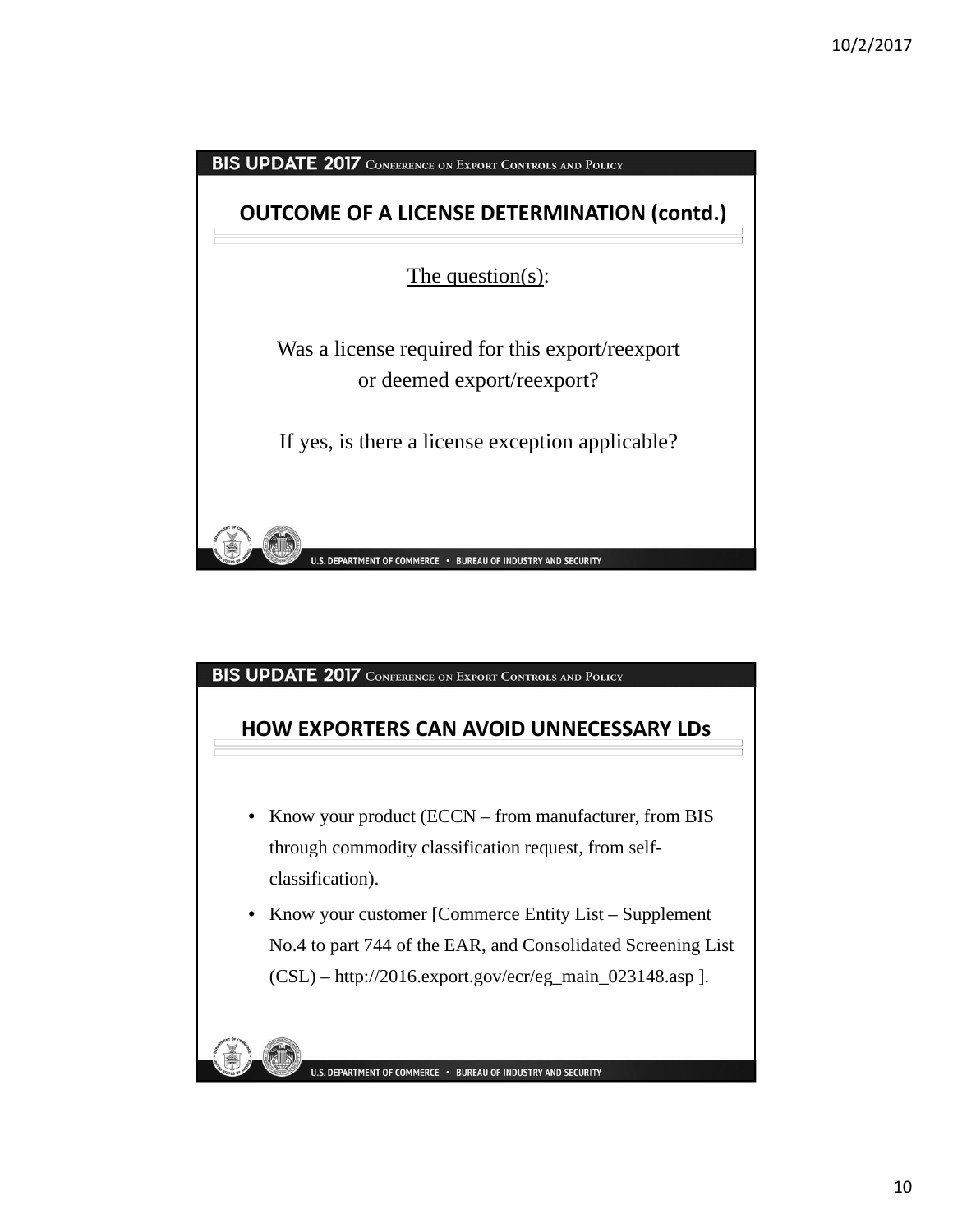## **HOW AGENTS CAN AVOID UNNECESSARY LDs**

- Review the alphabetical index to the Commerce Control List (CCL), which is not an exhaustive list of controlled items, but it is an excellent first step.
- If a commodity is not readily identified in the index, then often it is EAR99.
- But ..., further searching may be necessary and an LD may be warranted when it is not clear what the commodity is.



#### BIS UPDATE 2017 CONFERENCE ON EXPORT CONTROLS AND POLICY

# **HOW AGENTS CAN AVOID UNNECESSARY LDs (contd.)**

- Communication between requesting Law Enforcement (LE) Agent(s) and Commerce Licensing Officer(s) (LO):
	- \* Direct communication between LE and LO at EXODUS

Command Center.

\* Preprocessing communication between LE and LO by phone or email.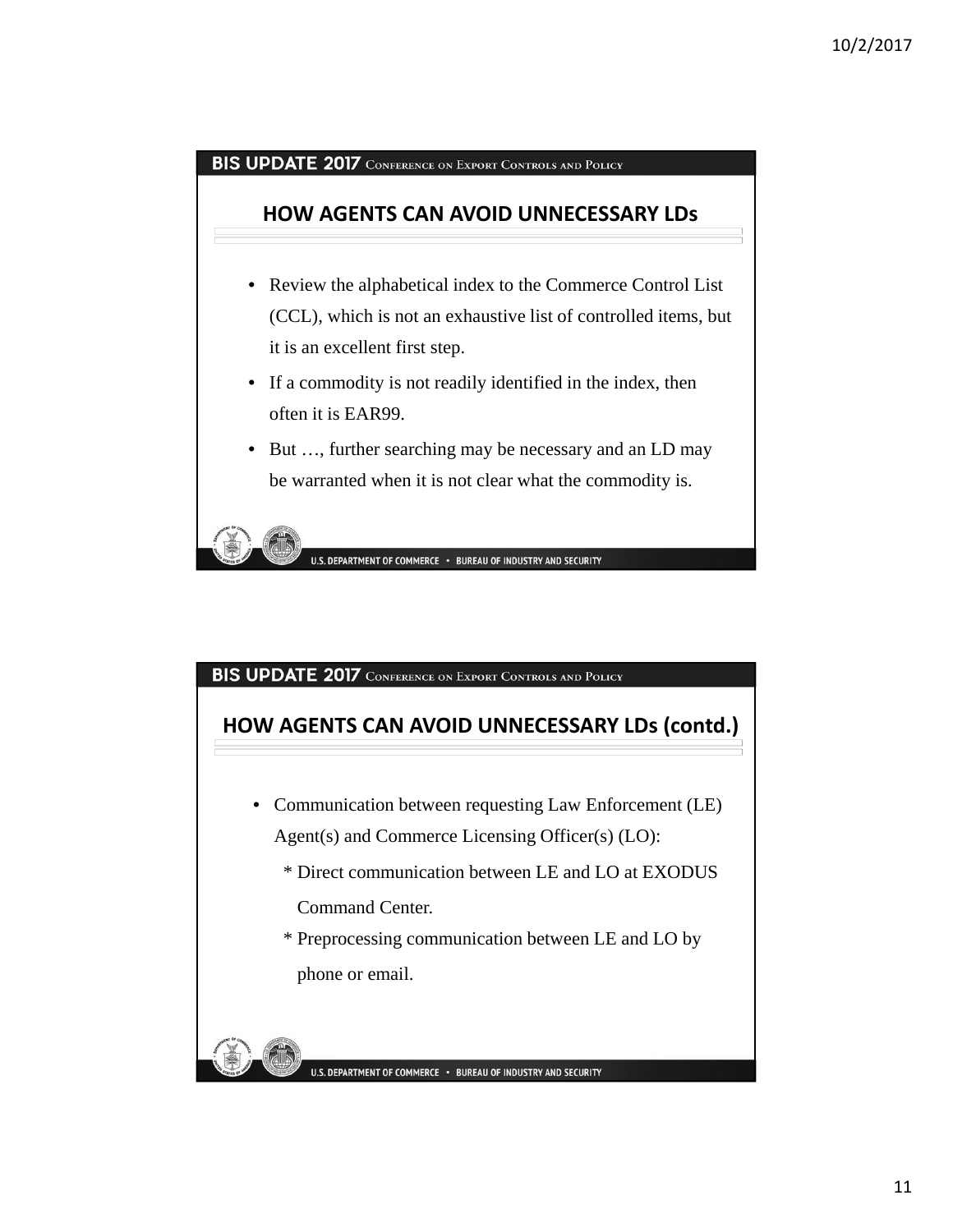



# **CASE STUDY / COMMON PRACTICE (contd.)**

- First: BIS LO should try to calm the exporter.
- Second: Explain the LD process to the exporter.
- Third: Encourage the exporter to provide the necessary information to the Law Enforcement officer to help speed up the LD process.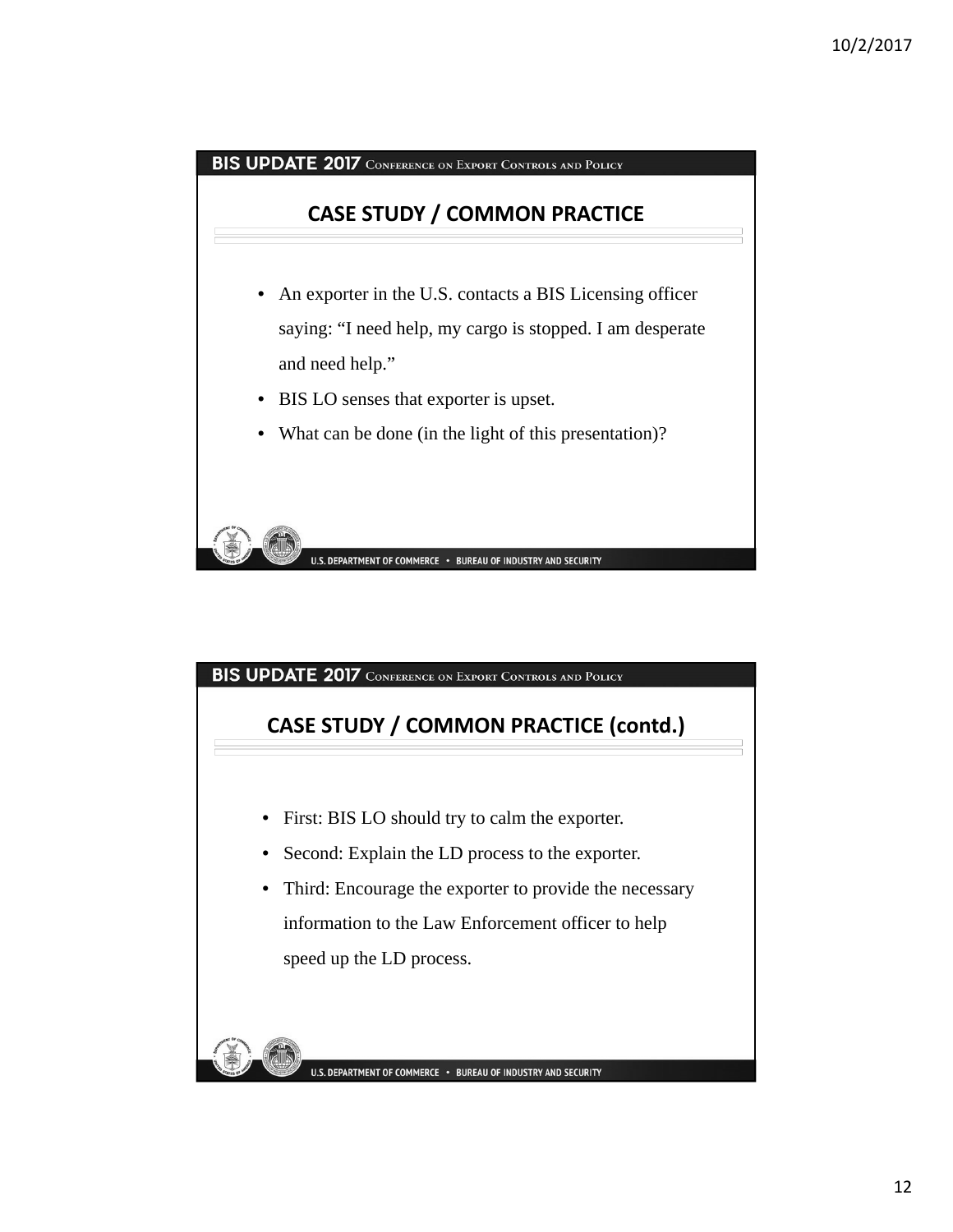## **CASE STUDY: NO LD SUBMITTED**

After fact finding:

Law Enforcement (LE) resolves the issue without having to submit an LD to BIS:

 $\rightarrow$  By reviewing the Commerce alphabetical index and examining the case with fellow LEs, it became obvious that the item is not controlled: EAR99  $\rightarrow$  NLR.

 $\rightarrow$  By direct discussions between LE Officer and BIS LO at Exodus command center, the issue is resolved and there

is no license required (NLR).

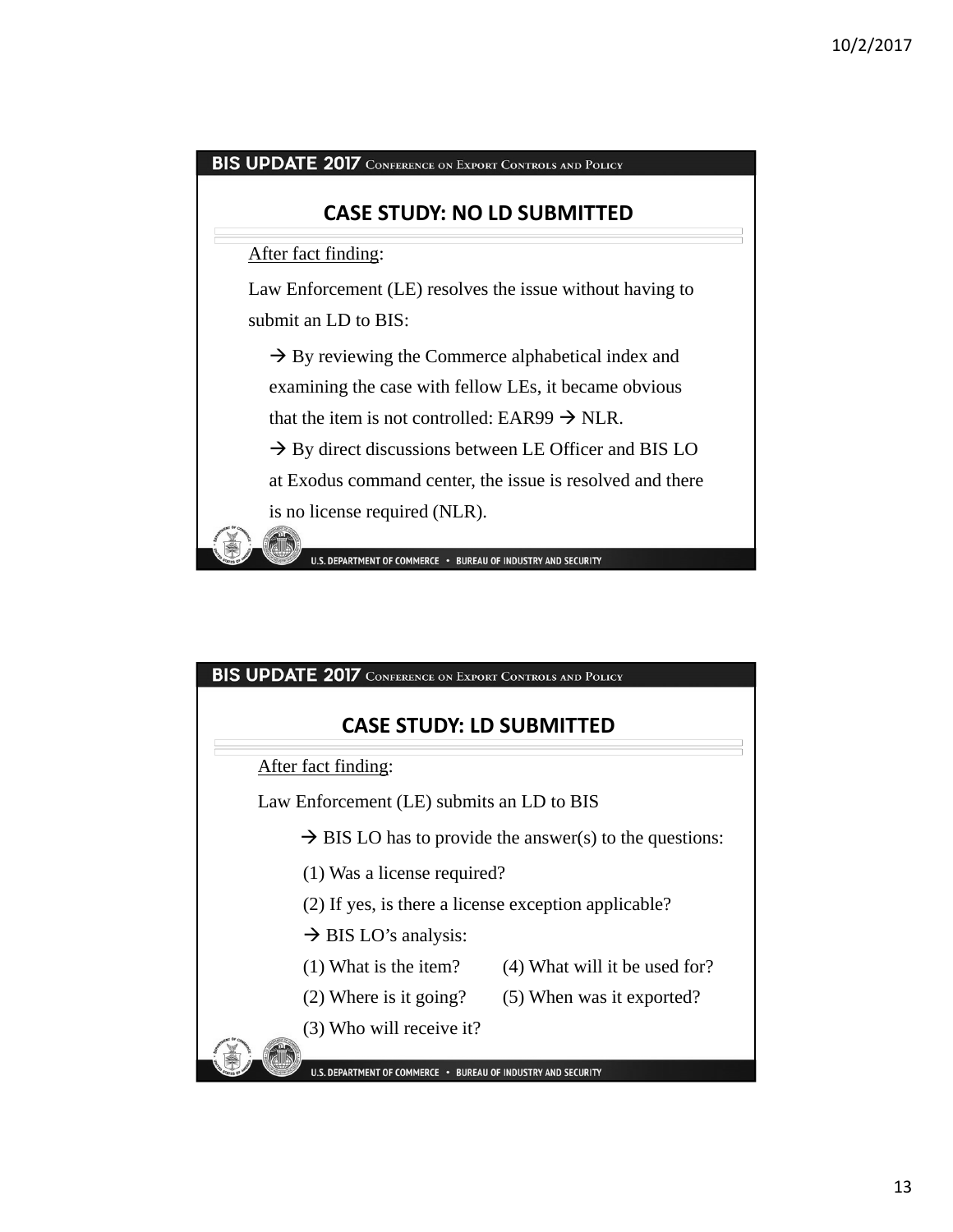## **LD RESULT 1 – NO LICENSE REQUIRED**

Option 1: Based on the information provided with this LD request, the Bureau of Industry and Security (BIS) has determined that the (item) is classified as EAR99 and requires no license for export to (this destination).

Option 2: Based on the information provided with this LD request, BIS has determined that the (item) is classified as 2B201 controlled for NP reason not applicable to (this destination); therefore no license is required for the export of (this item) to (this destination).



#### BIS UPDATE 2017 CONFERENCE ON EXPORT CONTROLS AND POLICY

## **LD RESULT 1 – NO LICENSE REQUIRED (contd.)**

However: A BIS license may be required if the end-user is on the Entity List, or if the end use is of concern (EAR parts 736 & 744), or if exporter knows items will be used for restricted chemical/biological/nuclear/missile end-use, or exported to prohibited destination(s).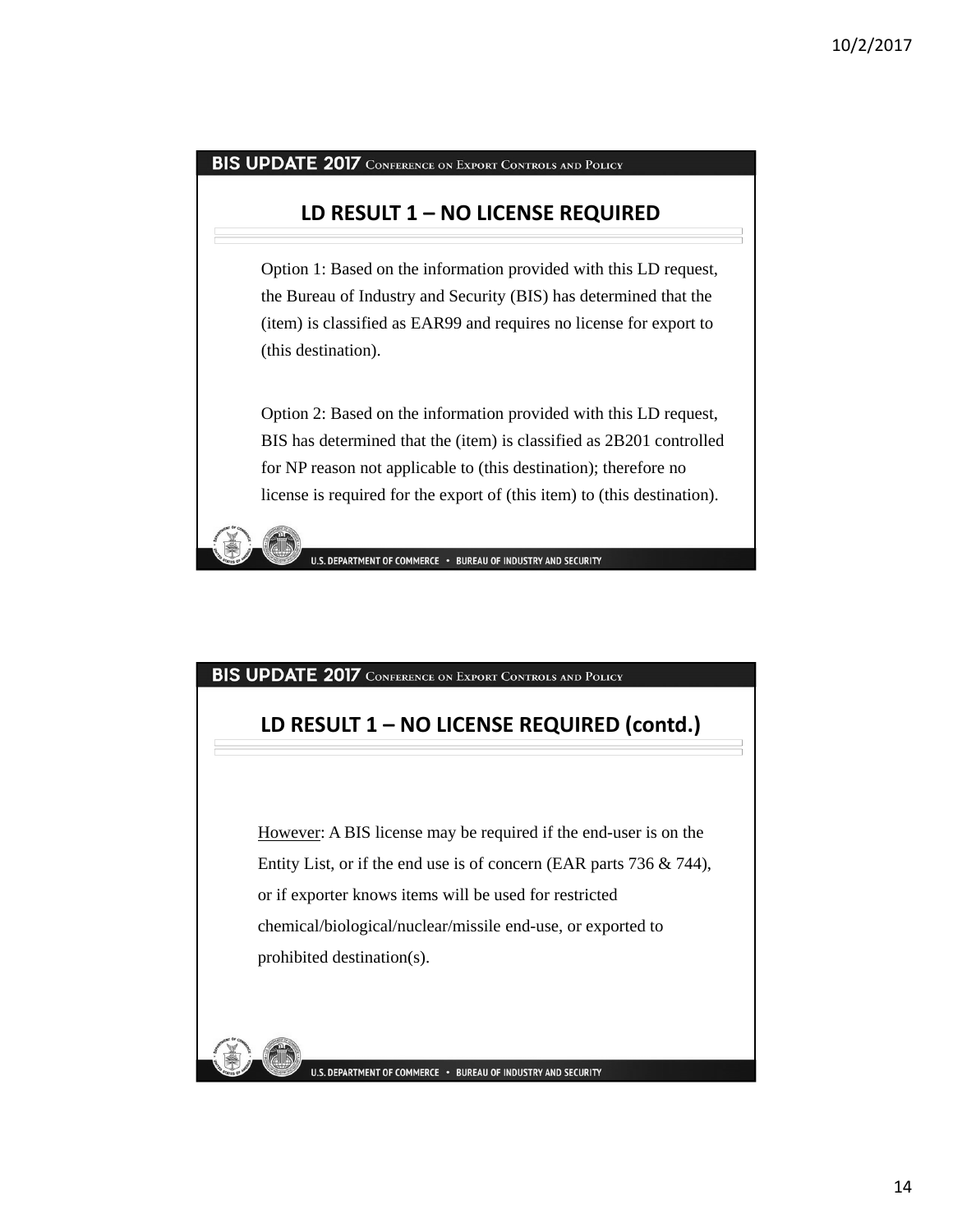#### **LD RESULT 2 – LICENSE REQUIRED**

Based on the information provided with this LD request, BIS has determined that the (item) is classified as 0A987 controlled for FC reason. Items controlled for FC reason require a license export to (this destination). On August 12, 2017 (or from January 10, 2016 to September 2, 2017) a BIS license was required for the export of (this item) to (this destination).

> \* This transaction may be eligible for license exceptions "BAG" or "GOV".

U.S. DEPARTMENT OF COMMERCE . BUREAU OF INDUSTRY AND SECURITY

#### BIS UPDATE 2017 CONFERENCE ON EXPORT CONTROLS AND POLICY

## **LD RESULT 3 – FOREIGN CUSTOMS APPLICABLE**

- LD results most of the time, if not always, clarify or resolve the issue(s) at hand (especially in a case of a violation or a suspected violation of the EAR).
- But when foreign customs are involved, please note that in those circumstances, country specific required documentation, which is outside of BIS jurisdiction, may need to be addressed by the exporter, independent of the BIS LD result.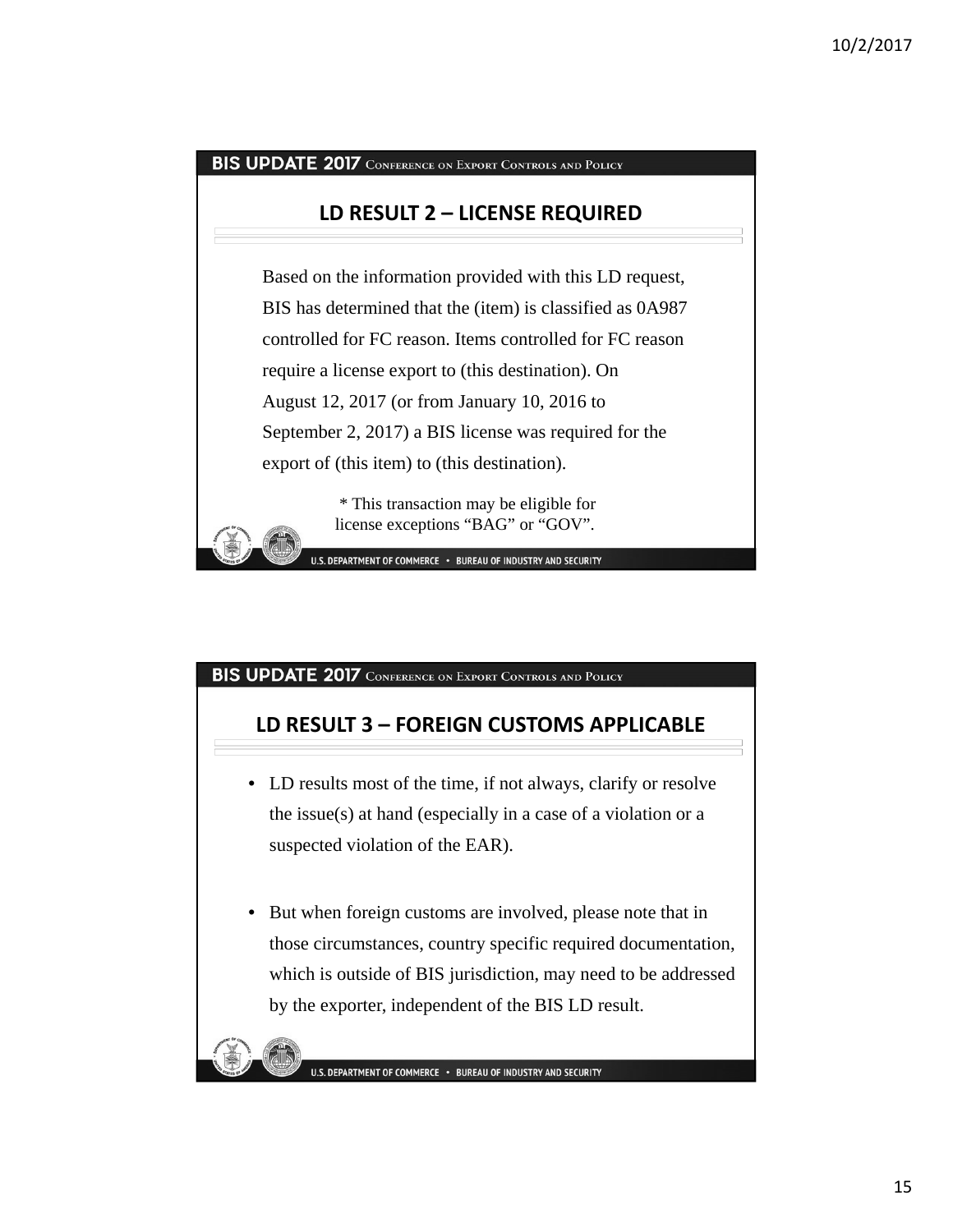

| <b>BIS UPDATE 2017</b> CONFERENCE ON EXPORT CONTROLS AND POLICY |  |  |  |
|-----------------------------------------------------------------|--|--|--|
|-----------------------------------------------------------------|--|--|--|

# **CONCLUSION**

All exporters should be aware that exported items are monitored and tracked globally, and therefore compliance with the EAR will minimize any chance of violations.